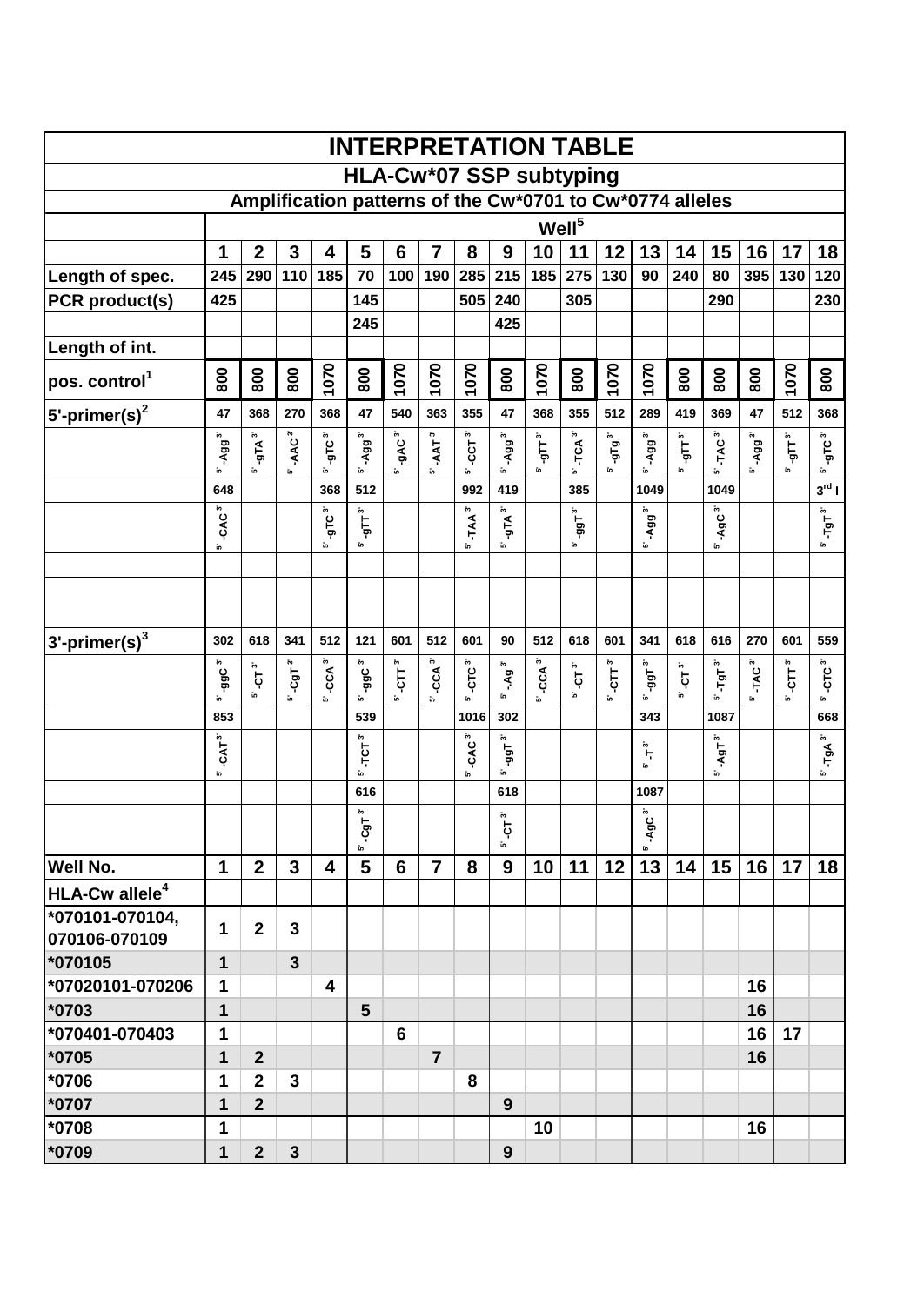| Well No.        | $\mathbf 1$  | $\mathbf{2}$            | $\mathbf{3}$            | $\overline{\mathbf{4}}$ | $5\phantom{1}$ | $6\phantom{1}6$ | $\overline{7}$ | 8   | 9                | 10  | 11  | 12  | 13 | 14  | 15  | 16  | 17  | 18  |
|-----------------|--------------|-------------------------|-------------------------|-------------------------|----------------|-----------------|----------------|-----|------------------|-----|-----|-----|----|-----|-----|-----|-----|-----|
| Length of spec. | 245          | 290                     | 110                     | 185                     | 70             | 100             | 190            | 285 | 215              | 185 | 275 | 130 | 90 | 240 | 80  | 395 | 130 | 120 |
| PCR product(s)  | 425          |                         |                         |                         | 145            |                 |                | 505 | 240              |     | 305 |     |    |     | 290 |     |     | 230 |
|                 |              |                         |                         |                         | 245            |                 |                |     | 425              |     |     |     |    |     |     |     |     |     |
| <b>Well No.</b> | 1            | $\overline{2}$          | $\mathbf{3}$            | 4                       | 5              | $6\phantom{1}$  | $\overline{7}$ | 8   | 9                | 10  | 11  | 12  | 13 | 14  | 15  | 16  | 17  | 18  |
| $*0710$         | $\mathbf{1}$ |                         |                         | $\overline{\mathbf{4}}$ |                |                 |                |     |                  |     | 11  |     |    |     |     | 16  |     |     |
| *0711           | 1            |                         |                         |                         |                | $\bf 6$         |                |     |                  |     |     |     | 13 |     |     | 16  | 17  |     |
| *0712           | 1            |                         |                         |                         |                | $6\phantom{1}6$ |                |     |                  |     |     | 12  |    |     |     | 16  |     |     |
| *0713           | 1            |                         |                         | $\overline{\mathbf{4}}$ |                |                 |                |     |                  |     |     |     |    | 14  |     | 16  |     |     |
| $*0714$         | 1            | $\overline{2}$          |                         |                         |                |                 |                |     |                  |     |     |     |    |     | 15  | 16  |     |     |
| *0715           | 1            |                         |                         | $\overline{\mathbf{4}}$ |                |                 |                |     |                  |     |     |     |    |     |     | 16  |     | 18  |
| *0716           | 1            | $\mathbf{2}$            |                         |                         |                |                 |                |     |                  |     |     |     |    |     |     |     |     |     |
| *0717           | 1            |                         |                         |                         |                |                 |                |     |                  |     |     |     |    |     |     | 16  |     |     |
| *0718           | $\mathbf{1}$ | $\overline{2}$          | $\mathbf{3}$            |                         |                |                 |                |     |                  |     |     |     |    |     |     |     |     |     |
| *0719           | 1            |                         | 3                       | $\overline{\mathbf{4}}$ |                |                 |                |     |                  |     |     |     |    |     |     |     |     |     |
| *0720           | 1            | $\overline{2}$          | $\overline{\mathbf{3}}$ |                         |                |                 |                |     |                  |     |     |     |    |     |     |     |     |     |
| *0721           | 1            | $\overline{\mathbf{2}}$ | $\overline{\mathbf{3}}$ |                         |                |                 |                |     |                  |     |     |     |    |     |     |     |     |     |
| *0722           | 1            | $\overline{2}$          | $\overline{3}$          |                         |                |                 |                |     |                  |     |     |     |    |     |     |     |     |     |
| $*0723$         | 1            |                         |                         | 4                       |                |                 |                |     |                  |     |     |     |    |     |     | 16  |     |     |
| $*0724$         | 1            | $\overline{2}$          | $\mathbf{3}$            |                         |                |                 |                |     |                  |     | 11  |     |    |     |     |     |     |     |
| *0725           | 1            |                         |                         | 4                       |                |                 |                |     |                  |     |     |     |    |     |     | 16  |     |     |
| *0726           | 1            | $\overline{2}$          | $\mathbf{3}$            |                         |                |                 |                |     |                  |     |     |     |    |     |     |     |     |     |
| *072701, 072702 | 1            | $\overline{\mathbf{2}}$ |                         |                         |                |                 |                |     |                  |     |     |     |    |     |     | 16  |     |     |
| *0728           | 1            | $\overline{2}$          | $\mathbf{3}$            |                         |                |                 |                |     |                  |     |     |     |    | 14  |     |     |     |     |
| *0729           | 1            |                         |                         | 4                       |                |                 |                |     | $\boldsymbol{9}$ |     |     |     |    |     |     | 16  |     |     |
| *0730           | 1            | $\overline{2}$          | $\mathbf{3}$            |                         |                |                 |                |     |                  |     |     |     |    |     |     |     |     |     |
| *0731           | 1            | $\overline{\mathbf{2}}$ |                         |                         |                |                 |                |     |                  |     |     |     |    |     |     | 16  |     |     |
| *0732N          | 1            |                         |                         | $\overline{\mathbf{4}}$ |                |                 |                |     |                  |     |     |     |    |     |     | 16  |     |     |
| *0733N          | 1            |                         |                         | 4                       |                |                 |                |     | 9                |     |     |     |    |     |     | 16  |     |     |
| *0735           | 1            | $\boldsymbol{2}$        | 3                       |                         |                |                 |                |     |                  |     |     |     |    |     |     |     |     |     |
| *0736           | 1            | $\overline{2}$          | $\mathbf{3}$            |                         |                |                 |                |     |                  |     |     |     |    |     |     |     |     |     |
| *0737           | 1            |                         |                         | $\overline{\mathbf{4}}$ |                |                 |                |     |                  |     |     |     |    |     |     | 16  |     |     |
| *0738           | 1            |                         |                         | 4                       |                |                 |                |     |                  |     |     |     |    |     |     | 16  |     |     |
| *0739           | 1            |                         |                         | $\overline{\mathbf{4}}$ |                |                 |                |     |                  |     |     |     |    |     |     | 16  |     |     |
| *0740           | 1            | $\overline{\mathbf{2}}$ | 3                       |                         |                |                 |                |     |                  |     |     |     |    |     |     |     |     |     |
| *0741           | 1            |                         |                         |                         |                |                 |                |     |                  |     |     | 12  |    |     |     | 16  |     |     |
| *0742           | 1            |                         |                         | $\overline{\mathbf{4}}$ |                |                 |                |     |                  |     |     |     |    |     |     | 16  |     |     |
| *0743           | 1            | $\overline{2}$          |                         |                         |                |                 |                |     |                  |     | 11  |     |    |     |     | 16  |     |     |
| *0744           | 1            | $\mathbf{2}$            | $\mathbf{3}$            |                         |                |                 |                |     |                  |     |     |     |    |     |     |     |     |     |
| *0745           | 1            |                         |                         |                         |                |                 |                | 8   |                  |     |     |     |    |     |     | 16  |     |     |
| *0746           | 1            |                         |                         | 4                       |                |                 |                |     |                  |     |     |     |    |     |     | 16  |     |     |
| $*0747$         | 1            |                         |                         | 4                       |                |                 |                |     |                  |     |     |     |    |     |     | 16  |     |     |
| *0748           | 1            |                         |                         | 4                       |                |                 |                |     |                  |     |     |     |    |     |     | 16  |     |     |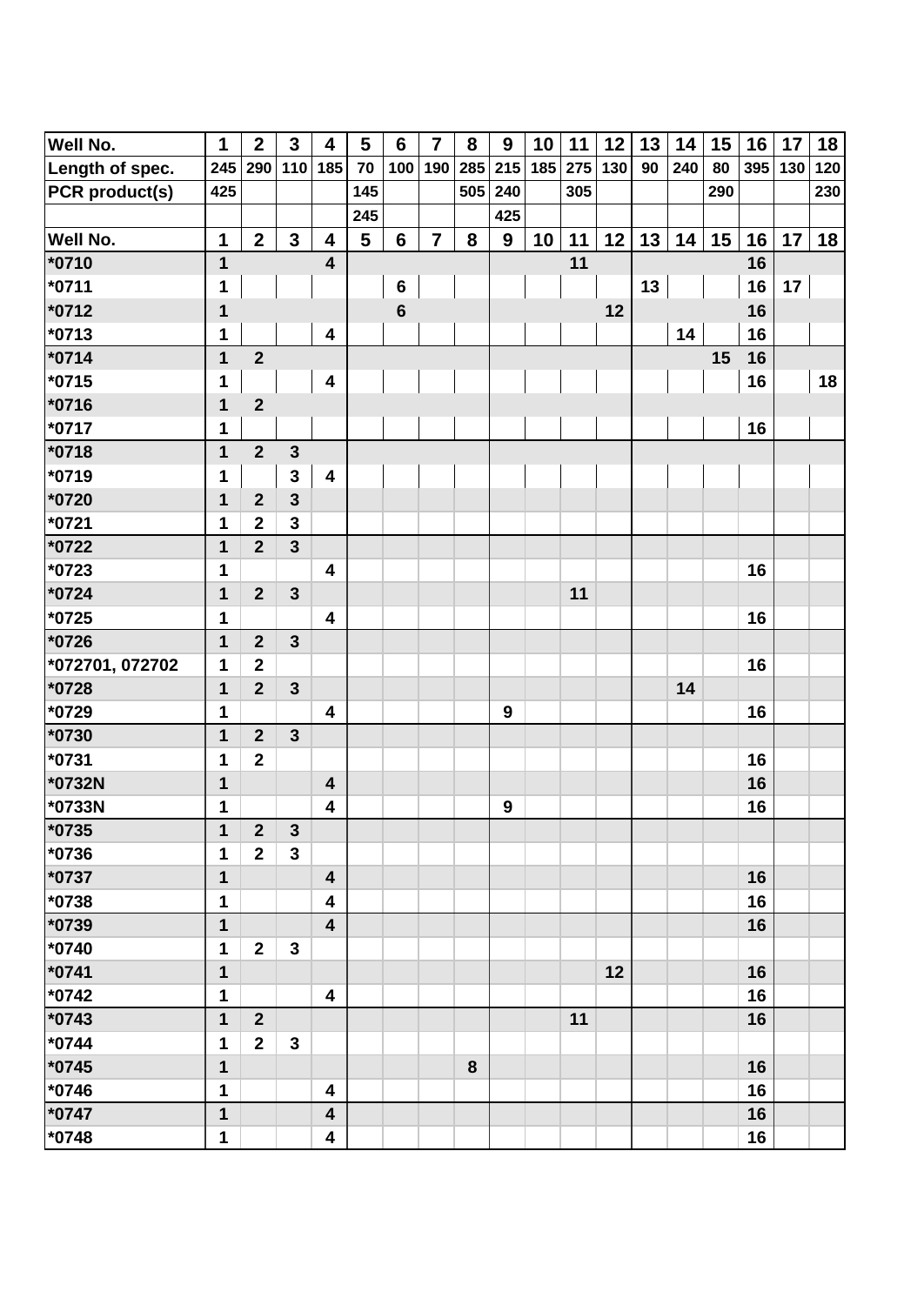| <b>Well No.</b>       | $\mathbf 1$  | $\mathbf{2}$            | $\mathbf{3}$            | 4                       | $5\phantom{.0}$ | $6\phantom{1}6$ | $\overline{7}$ | 8   | 9                | 10  | 11  | 12  | 13 | 14  | 15  | 16  | 17  | 18  |
|-----------------------|--------------|-------------------------|-------------------------|-------------------------|-----------------|-----------------|----------------|-----|------------------|-----|-----|-----|----|-----|-----|-----|-----|-----|
| Length of spec.       | 245          | 290                     | 110                     | 185                     | 70              | 100             | 190            | 285 | 215              | 185 | 275 | 130 | 90 | 240 | 80  | 395 | 130 | 120 |
| <b>PCR</b> product(s) | 425          |                         |                         |                         | 145             |                 |                | 505 | 240              |     | 305 |     |    |     | 290 |     |     | 230 |
|                       |              |                         |                         |                         | 245             |                 |                |     | 425              |     |     |     |    |     |     |     |     |     |
| Well No.              | 1            | $\overline{2}$          | $\overline{\mathbf{3}}$ | 4                       | 5               | $6\phantom{1}$  | $\overline{7}$ | 8   | 9                | 10  | 11  | 12  | 13 | 14  | 15  | 16  | 17  | 18  |
| *0749                 | 1            |                         |                         | $\overline{\mathbf{4}}$ |                 |                 |                |     | $\boldsymbol{9}$ |     |     |     |    |     |     | 16  |     |     |
| $*0750$               | 1            |                         |                         | $\overline{\mathbf{4}}$ |                 |                 |                |     |                  |     |     |     |    |     | 15  | 16  |     |     |
| $*0751$               | 1            |                         |                         | 4                       |                 |                 |                |     |                  |     |     |     |    |     |     | 16  |     |     |
| $*0752$               | 1            | $\mathbf{2}$            | $\mathbf{3}$            |                         |                 |                 |                |     |                  |     |     |     |    |     |     |     |     | 18  |
| $*0753$               | 1            | $\overline{2}$          | $\mathbf{3}$            |                         | $5\phantom{.0}$ |                 |                |     |                  |     |     |     |    |     |     |     |     |     |
| *0754                 | 1            |                         |                         | $\overline{\mathbf{4}}$ |                 |                 |                |     |                  |     |     |     |    |     |     | 16  |     |     |
| *0755N                | 1            | $\overline{2}$          | $\mathbf{3}$            |                         |                 |                 |                |     |                  |     |     |     |    |     |     |     |     |     |
| *075601, 075602       | 1            |                         |                         | $\overline{\mathbf{4}}$ |                 |                 |                |     |                  |     |     |     | 13 |     |     | 16  |     |     |
| *0757                 | 1            |                         | $\mathbf{3}$            |                         | $5\phantom{1}$  |                 |                |     |                  |     |     |     |    |     |     |     |     |     |
| $*0758$               | 1            | $\overline{2}$          | $\mathbf{3}$            |                         |                 |                 |                |     |                  |     |     |     |    |     |     |     |     |     |
| *0759                 | 1            | $\mathbf 2$             | 3                       |                         |                 |                 |                |     |                  |     |     |     |    |     |     |     |     |     |
| *0760                 | 1            | $\mathbf{2}$            |                         |                         |                 |                 |                |     |                  |     |     |     | 13 |     |     |     |     |     |
| *0761N                | 1            |                         |                         | $\overline{\mathbf{4}}$ |                 |                 |                |     |                  |     |     |     |    |     |     | W   |     |     |
| *0762                 | 1            |                         |                         | 4                       |                 |                 |                |     |                  |     |     |     |    |     |     | 16  |     |     |
| *0763                 | 1            |                         |                         |                         |                 | $6\phantom{a}$  |                |     |                  |     |     |     |    |     |     | 16  | 17  |     |
| $*0764$               | 1            |                         |                         | $\overline{\mathbf{4}}$ |                 |                 |                |     |                  |     |     |     |    |     |     | 16  |     |     |
| *0765                 | 1            | $\overline{\mathbf{2}}$ | $\mathbf{3}$            |                         |                 |                 |                |     |                  |     |     |     |    |     |     |     |     |     |
| *0766                 | 1            |                         |                         | $\overline{\mathbf{4}}$ |                 |                 |                |     |                  |     |     |     |    |     |     | 16  |     |     |
| *0767                 | 1            |                         |                         | 4                       |                 |                 |                |     |                  |     |     |     |    |     |     | 16  |     |     |
| *0768                 | 1            |                         |                         | $\overline{\mathbf{4}}$ |                 | $6\phantom{1}6$ |                |     |                  |     |     |     |    |     |     | 16  | 17  |     |
| *0769                 | 1            | $\boldsymbol{2}$        | $\mathbf{3}$            |                         |                 |                 |                |     |                  |     |     |     |    |     |     |     |     |     |
| $*0770$               | $\mathbf{1}$ | $\overline{2}$          | $\mathbf{3}$            |                         |                 |                 |                |     |                  |     |     |     |    |     |     |     |     |     |
| $*0771$               | 1            | $\mathbf 2$             | 3                       |                         |                 |                 |                |     |                  |     |     |     |    |     |     |     |     |     |
| $*0772$               | 1            |                         |                         | 4                       |                 |                 |                |     |                  |     |     |     |    |     |     | 16  |     |     |
| *0773                 | 1            | 2 <sup>1</sup>          | 3                       |                         |                 |                 |                |     |                  |     |     |     |    |     |     |     |     |     |
| $*0774$               | 1            |                         |                         | $\overline{\mathbf{4}}$ |                 |                 |                |     |                  |     |     |     |    |     |     | 16  |     |     |
| 10214, 06020101,      |              |                         |                         |                         |                 |                 |                |     |                  |     |     |     |    |     |     |     |     |     |
| 06020102, 060203,     |              |                         |                         |                         |                 |                 |                |     |                  |     |     |     |    |     |     |     |     |     |
| 0604-0610, 0612-      |              |                         |                         |                         |                 |                 |                |     |                  |     |     |     |    |     |     |     |     |     |
| 0616N, 0618-0620,     |              |                         |                         |                         |                 |                 |                |     |                  |     |     |     |    |     |     |     |     |     |
| 0622-0624,            |              |                         |                         |                         |                 |                 |                |     |                  |     |     |     |    |     |     |     |     |     |
| B*0806, B*0817        |              |                         |                         |                         |                 |                 |                |     |                  |     |     |     |    |     |     |     |     |     |
| *0315, 0332, 0345,    |              |                         |                         |                         |                 |                 |                |     |                  |     |     |     |    |     |     |     |     |     |
| 0360, 0403, 0406,     |              |                         |                         |                         |                 |                 |                |     |                  |     |     |     |    |     |     |     |     |     |
| 0416                  |              |                         |                         |                         |                 |                 |                |     |                  |     |     |     |    |     |     |     |     |     |
| $*0427$               |              |                         |                         |                         |                 |                 |                |     |                  |     |     |     | 13 |     |     |     |     |     |
| $*0440$               |              |                         |                         |                         |                 |                 |                | 8   |                  |     |     |     |    |     |     |     |     |     |
| Well No.              | $\mathbf{1}$ | $\overline{2}$          | $\mathbf{3}$            | $\overline{\mathbf{4}}$ | 5               | 6               | $\overline{7}$ | 8   | 9                | 10  | 11  | 12  | 13 | 14  | 15  | 16  | 17  | 18  |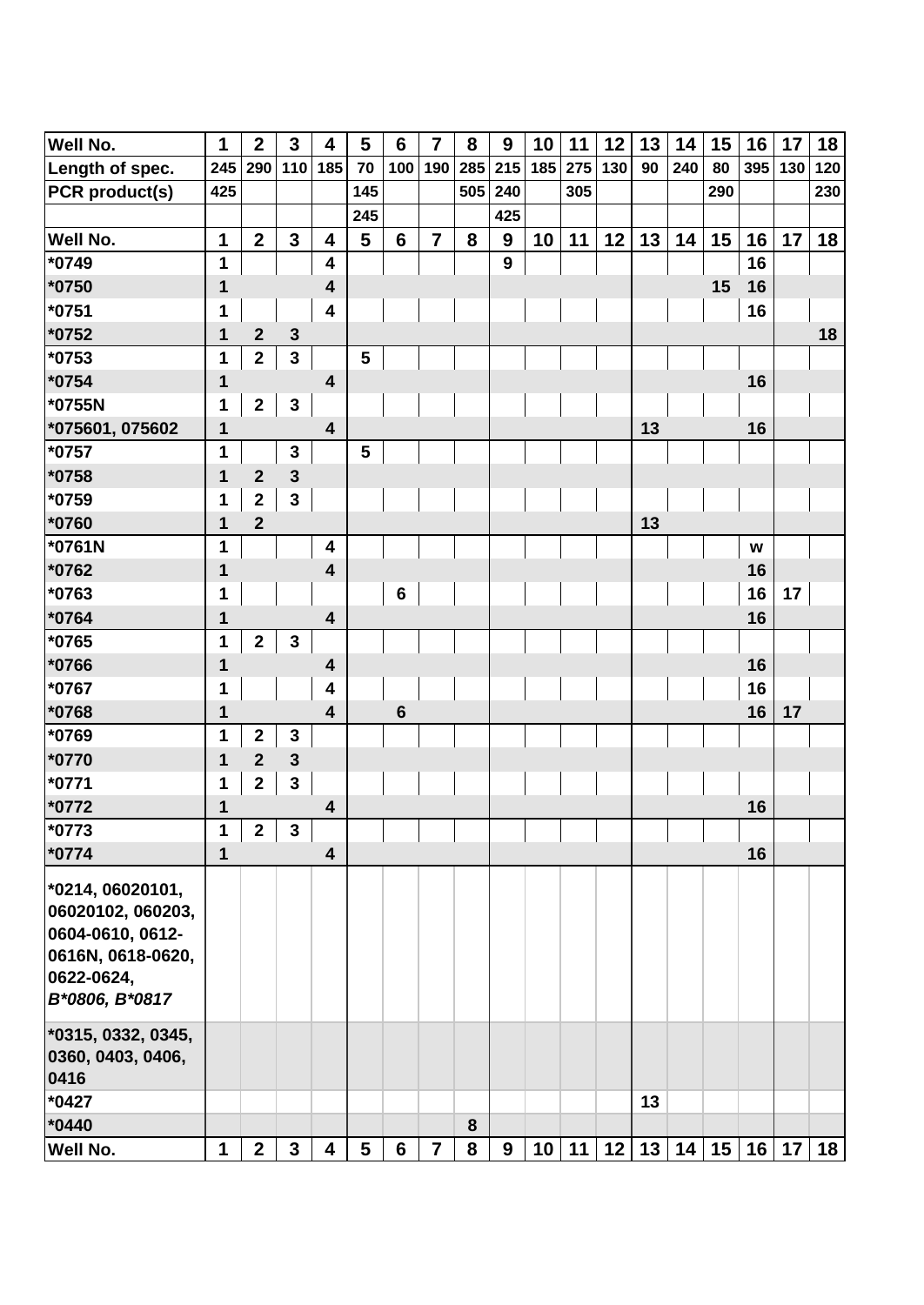| Length of spec.                                                                                                           | 245 |                | 290 110      | 185                     | 70  | 100 | 190            | 285 |         | $215$ 185 | 275 | 130 | 90 | 240 | 80  | 395 | 130 | 120 |
|---------------------------------------------------------------------------------------------------------------------------|-----|----------------|--------------|-------------------------|-----|-----|----------------|-----|---------|-----------|-----|-----|----|-----|-----|-----|-----|-----|
| PCR product(s)                                                                                                            | 425 |                |              |                         | 145 |     |                |     | 505 240 |           | 305 |     |    |     | 290 |     |     | 230 |
|                                                                                                                           |     |                |              |                         | 245 |     |                |     | 425     |           |     |     |    |     |     |     |     |     |
| <b>Well No.</b>                                                                                                           | 1   | $\overline{2}$ | 3            | $\overline{\mathbf{4}}$ | 5   | 6   | $\overline{7}$ | 8   | 9       | 10        | 11  | 12  | 13 | 14  | 15  | 16  | 17  | 18  |
| *05010101-050105,<br>0504-0508, 0510-<br>0516, 0518-0522,<br>0524, 0525, 080101-<br>0806, 0808-0814,<br>0816-0827, A*2910 |     |                |              |                         |     |     |                |     |         |           |     | 12  |    |     |     |     |     |     |
| *0503                                                                                                                     |     |                |              |                         |     |     |                |     |         |           |     | 12  |    |     |     |     |     | 18  |
| *0517                                                                                                                     |     | $\overline{2}$ |              |                         |     |     |                |     |         |           |     |     |    | 14  |     |     |     |     |
| *0523, 0807                                                                                                               |     |                |              |                         |     |     |                |     |         |           |     |     |    |     |     |     | 17  |     |
| *0617, 1801-1803                                                                                                          |     |                |              |                         |     |     |                |     | 9       |           |     |     |    |     |     | 16  |     |     |
| B*0777                                                                                                                    |     |                |              |                         |     |     |                |     |         |           |     |     |    |     |     |     |     | 18  |
| B*2736                                                                                                                    |     |                |              |                         |     |     | $\overline{7}$ |     |         |           |     |     |    |     |     |     |     |     |
| B*4060                                                                                                                    |     |                |              | 4                       |     |     |                |     |         |           |     |     |    |     |     |     |     | 18  |
| <b>B*5608</b>                                                                                                             |     |                |              |                         |     |     |                |     |         |           |     |     |    |     |     |     |     |     |
| B*5614                                                                                                                    |     |                |              |                         |     |     |                |     |         |           |     |     |    |     |     |     |     |     |
| <b>Well No.</b>                                                                                                           | 1   | $\overline{2}$ | $\mathbf{3}$ | 4                       | 5   | 6   | $\overline{7}$ | 8   | 9       | 10        | 11  | 12  | 13 | 14  | 15  | 16  | 17  | 18  |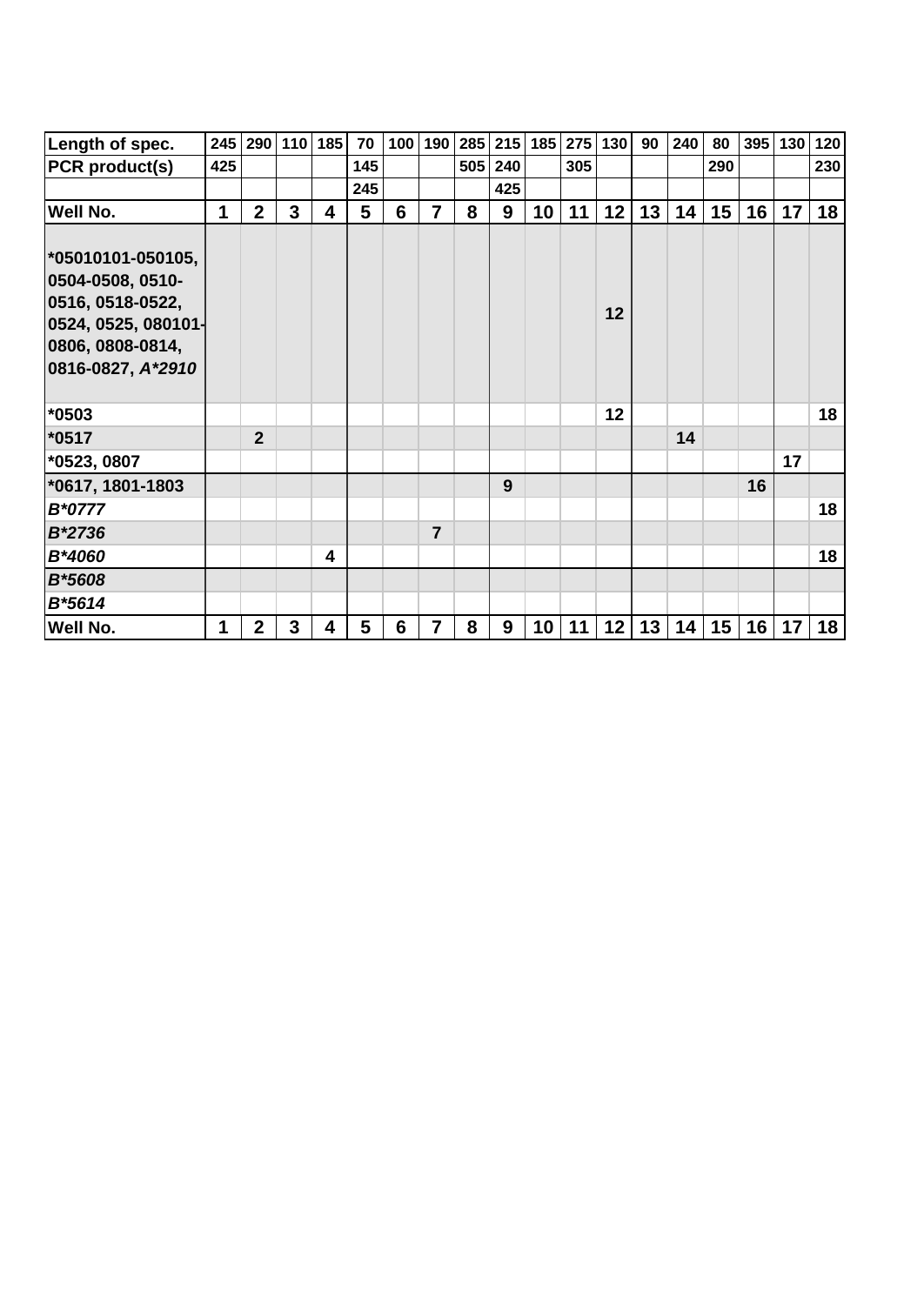|                                        |                                         |                                |                              |                          |                                         |                      |                                  |                    |                                  | <b>INTERPRETATION TABLE</b> |                                 |                     |                  |                |                 |                       |                         |                                                          |                              |                    |                             |
|----------------------------------------|-----------------------------------------|--------------------------------|------------------------------|--------------------------|-----------------------------------------|----------------------|----------------------------------|--------------------|----------------------------------|-----------------------------|---------------------------------|---------------------|------------------|----------------|-----------------|-----------------------|-------------------------|----------------------------------------------------------|------------------------------|--------------------|-----------------------------|
|                                        |                                         |                                |                              |                          |                                         |                      |                                  |                    |                                  |                             | HLA-Cw*07 SSP subtyping         |                     |                  |                |                 |                       |                         |                                                          |                              |                    |                             |
|                                        |                                         |                                |                              |                          |                                         |                      |                                  |                    |                                  |                             |                                 |                     |                  |                |                 |                       |                         | Amplification patterns of the Cw*0701 to Cw*0774 alleles |                              |                    |                             |
|                                        |                                         |                                |                              |                          |                                         |                      |                                  |                    |                                  |                             | Well <sup>5</sup>               |                     |                  |                |                 |                       |                         |                                                          |                              |                    |                             |
| 19<br>220                              | 20<br>145                               | 21<br>100                      | 22<br>250                    | 23<br>155                | 24<br>130                               | 25<br>105            | 26<br>100                        | 27                 | 28<br>130 260                    | 29<br>255                   | 30<br>275                       | 31<br>415           | 32<br>245        | 33<br>205      | 34<br>105       | 35<br>320             | 36<br>265               | 37<br>265                                                | 38<br>135                    | 39<br>100          | 40<br>200                   |
| 465                                    | 170                                     | 225                            |                              | 185                      |                                         | 150                  | 250                              |                    |                                  |                             |                                 |                     |                  |                | 270             | 360                   |                         |                                                          | 405                          | 255                |                             |
|                                        |                                         |                                |                              |                          |                                         |                      | 300                              |                    |                                  |                             |                                 |                     |                  |                |                 |                       |                         |                                                          |                              |                    |                             |
|                                        |                                         |                                |                              |                          |                                         |                      |                                  |                    |                                  |                             |                                 |                     |                  |                |                 |                       |                         |                                                          |                              |                    |                             |
| 800                                    | 1070                                    | 800                            | 800                          | 1070                     | 800                                     | 1070                 | 1070                             | 1070               | 800                              | 1070                        | 1070                            | 1070                | 1070             | 1070           | 1070            | 800                   | 1070                    | 1070                                                     | 1070                         | 1070               | 1070                        |
| 47                                     | 486                                     | 368                            | 134                          | 199                      | 524                                     | 206                  | 361                              | 193                | 390                              | 122                         | 368                             | 47                  | 97               | 688            | 388             | 47                    | 47                      | 368                                                      | 47                           | 125                | 47                          |
| -Agg <sup>3'</sup>                     | TAC <sup>3</sup>                        | ы<br>Роте-                     | $5^{\circ}$ -CCA $3^{\circ}$ | $\mathbf{u}$             | $-CCA3$                                 | $-AgA3'$             | $-4.9T^{3'}$                     | $-cca^3$           | $-gAA$ <sup>3'</sup>             | $-CCA$ <sup>3'</sup>        | -яс°'                           | $-4.993$            | TCg <sup>3</sup> | $-CA3'$        | $-CCA3$         | $-$ Agg $^3$          | -Agg <sup>3'</sup>      | -ягс $^3$                                                | 5' -Agg <sup>3'</sup>        | $-$ CgT $^3$       | $-4.993$ <sup>3'</sup>      |
| ĩο,                                    | ĩο.<br>490                              | ĩo.<br>$6th$                   |                              | ້ທ<br>504                | Ĵ۵,<br>538                              | ້ເກ<br>419           | ĵ٥,<br>411                       | ້ເຄ<br>539         | ĩo.<br>410                       | in.<br>410                  | ĵ۵,                             | ĵ۵,                 | ĩο.              | ້ເຄ            | ĵ۵,<br>554      | ĩο.                   | ίn.                     | ĵ۵,<br>388                                               | 524                          | ĵ٥,<br>794         | ĵ۵,<br>464                  |
|                                        | $-cgA3'$                                | - <sub>9</sub> тс <sup>3</sup> |                              | -CAC <sup>3'</sup>       | $\ddot{\phantom{1}}$<br>-<br>AgT<br>້ເຄ | ы<br>ОГе<br>in.      | $TAg^3$<br><b>မ်ာ</b>            | $-9Cg3$<br>ĩο.     | - $9$ Т $9^3$<br>in,             | $\mathbf{e}$<br>້ເດ         |                                 |                     |                  |                | $-991$<br>ĩo.   |                       |                         | ĵ۰,<br>ĢС                                                | $-CCC3$                      | $CTC^3$            | -gCT <sup>3'</sup> l<br>Ĵ۵, |
|                                        | ĩο.<br>512                              | ĩo.                            |                              | j۵,                      |                                         |                      | 560                              |                    |                                  |                             |                                 |                     |                  |                |                 |                       |                         | j۵,                                                      | ĩ۵.                          | ĵ۵,                |                             |
|                                        | $\ddot{\phantom{1}}$<br>ia<br>Lo<br>ĩο. |                                |                              |                          |                                         |                      | ĵ۵,<br><b>CAC</b><br>້ເຄ         |                    |                                  |                             |                                 |                     |                  |                |                 |                       |                         |                                                          |                              |                    |                             |
| 90                                     | 618                                     | 427                            | 341                          | 341                      | 618                                     | 270                  | 618                              | 289                | 618                              | 341                         | 603                             | 289                 | 302              | 853            | 618             | 197                   | 142                     | 601                                                      | 280                          | 341                | 79                          |
| ەج<br>ዳ<br>ĵ٥,                         | ەج<br>Ģ<br>ĩo.                          | <sup>3</sup> al6-<br>in.       | ĵ۰,<br>ؘ<br>ק<br>ĵ۵,         | -CgT <sup>3</sup><br>ĵ۵, | $\ddot{\phantom{1}}$<br>Ģ<br>້ເຄ        | 5' TAC <sup>3'</sup> | $\ddot{\phantom{1}}$<br>Ģ<br>້ເຄ | ĵ۰,<br>-AgC<br>ĩο. | $\ddot{\phantom{1}}$<br>Ģ<br>ĩο. | -CgT <sup>3'</sup><br>ĩ۵.   | $\mathbf{Tg}^3$<br>$\mathbf{r}$ | $-$ AgT $^3$<br>ĩο. | -99 $T^3$<br>ίo. | $-CAT3$<br>້ເຄ | ĵ۰,<br>Ģ<br>ĵ۵, | $-9AT3$<br>ĩo.        | TgC <sup>3</sup><br>ίn. | ĵ۵,<br>Ę<br>ĵ۵,                                          | $5^{\circ}$ -CTA $3^{\circ}$ | ĵ۵,<br>-CgT<br>ĵ٥, | ĵ۵,<br>ътр<br>ĵ٥,           |
| 97                                     |                                         | 1043                           |                              | 618                      |                                         | 527                  |                                  | 618                |                                  | 618                         |                                 |                     |                  |                |                 | 235                   |                         |                                                          | 618                          | 853                | 618                         |
| پي<br>ътр<br>ίn,                       |                                         | ĵ۰,<br>-CAA<br>ĩo.             |                              | ĵ۰,<br>Ģ<br>ĵ٥,          |                                         | $-CCC3$<br>້ເກ       |                                  | پي<br>Ģ<br>ĵ٥,     |                                  | יָה<br>ק<br>in.             |                                 |                     |                  |                |                 | ĵ۵,<br>ِ<br>جا<br>ĩo. |                         |                                                          | ׆<br>ק<br>ĵ٥,                | ĵ۰,<br>-CAT<br>io. | ĵ۰,<br>Ģ<br>ĵ۵,             |
| 341                                    |                                         |                                |                              |                          |                                         |                      |                                  |                    |                                  |                             |                                 |                     |                  |                |                 |                       |                         |                                                          |                              |                    |                             |
| $\tilde{\mathbf{c}}$<br>g<br>ငှ<br>in, |                                         |                                |                              |                          |                                         |                      |                                  |                    |                                  |                             |                                 |                     |                  |                |                 |                       |                         |                                                          |                              |                    |                             |
| 19                                     | 20                                      | 21                             | 22                           | 23                       | 24                                      | 25                   | 26                               | 27                 | 28                               | 29                          | 30                              | 31                  | 32               | 33             | 34              | 35                    | 36 <sup>°</sup>         | 37                                                       | 38                           | 39                 | 40                          |
|                                        |                                         |                                |                              |                          |                                         |                      |                                  |                    |                                  |                             |                                 |                     |                  |                |                 |                       |                         |                                                          |                              |                    |                             |
|                                        |                                         |                                |                              |                          |                                         |                      |                                  |                    |                                  |                             |                                 |                     |                  |                |                 |                       |                         |                                                          |                              |                    |                             |
|                                        |                                         |                                |                              |                          |                                         |                      |                                  |                    |                                  |                             |                                 |                     |                  |                |                 |                       |                         |                                                          |                              |                    |                             |
|                                        |                                         |                                |                              |                          |                                         |                      |                                  |                    |                                  |                             |                                 |                     |                  |                |                 |                       |                         |                                                          |                              |                    |                             |
|                                        | 20                                      |                                |                              |                          |                                         |                      |                                  |                    |                                  |                             |                                 |                     |                  |                |                 |                       |                         |                                                          |                              |                    |                             |
|                                        |                                         |                                |                              |                          |                                         |                      |                                  |                    |                                  |                             |                                 |                     |                  |                |                 |                       |                         |                                                          |                              |                    |                             |
|                                        |                                         | 21                             |                              |                          |                                         |                      |                                  |                    |                                  |                             |                                 |                     |                  |                |                 |                       |                         |                                                          |                              |                    |                             |
| 19                                     |                                         |                                |                              |                          |                                         |                      |                                  |                    |                                  |                             |                                 |                     | 32               |                |                 |                       |                         |                                                          |                              |                    |                             |
|                                        |                                         |                                |                              |                          |                                         |                      |                                  |                    |                                  |                             |                                 |                     |                  |                |                 |                       |                         |                                                          |                              |                    |                             |
|                                        |                                         |                                |                              |                          |                                         |                      |                                  |                    |                                  |                             |                                 |                     | 32               |                |                 |                       |                         |                                                          |                              |                    |                             |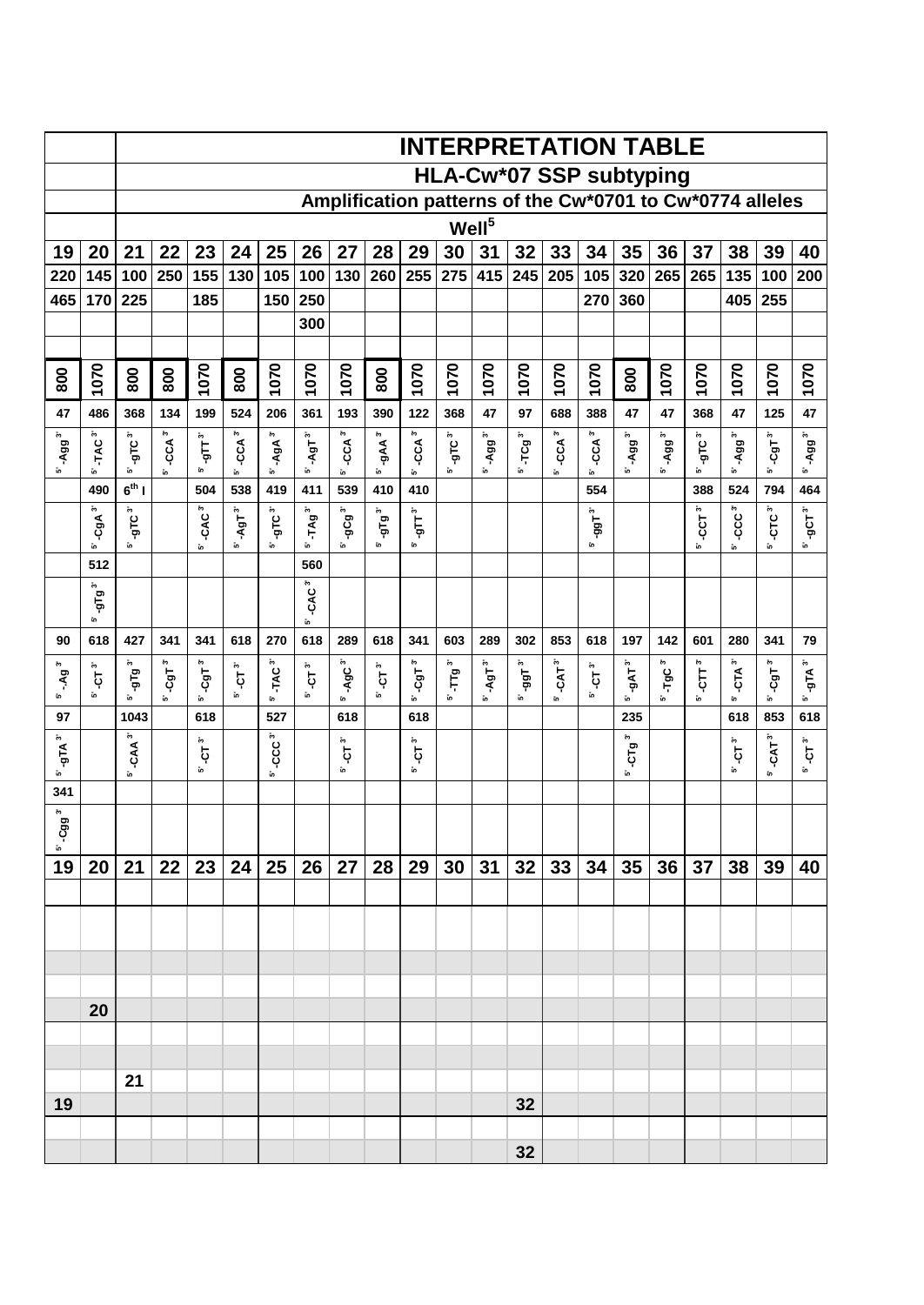| 19 | 20          | 21 | 22 | 23  | 24                          | 25               | 26      | 27 | 28 | 29 | 30                  | 31 | 32 | 33          | 34 | $35\phantom{a}$             | 36 | 37 | 38 | 39        | 40 |
|----|-------------|----|----|-----|-----------------------------|------------------|---------|----|----|----|---------------------|----|----|-------------|----|-----------------------------|----|----|----|-----------|----|
|    |             |    |    |     | 220 145 100 250 155 130 105 |                  |         |    |    |    | 100 130 260 255 275 |    |    | 415 245 205 |    | 105 320 265 265 135 100 200 |    |    |    |           |    |
|    | 465 170 225 |    |    | 185 |                             |                  | 150 250 |    |    |    |                     |    |    |             |    | 270 360                     |    |    |    | $405$ 255 |    |
|    |             |    |    |     |                             |                  | 300     |    |    |    |                     |    |    |             |    |                             |    |    |    |           |    |
|    | 19 20       | 21 | 22 | 23  | 24                          | $25\phantom{.0}$ | 26      | 27 | 28 | 29 | 30                  | 31 | 32 | 33          | 34 | 35                          | 36 | 37 | 38 | 39        | 40 |
|    |             |    |    |     |                             |                  |         |    |    |    |                     |    |    |             |    |                             |    |    |    |           |    |
|    |             |    |    |     |                             |                  |         |    |    |    |                     |    |    |             |    |                             |    |    |    |           |    |
|    |             |    |    |     |                             |                  |         |    |    |    |                     |    |    |             |    |                             |    |    |    |           |    |
|    |             |    |    |     |                             |                  |         |    |    |    |                     |    |    |             |    |                             |    |    |    |           |    |
|    |             |    |    |     |                             |                  |         |    |    |    |                     |    |    |             |    |                             |    |    |    |           |    |
|    |             |    |    |     |                             |                  |         |    |    |    |                     |    |    |             |    |                             |    |    |    |           |    |
| 19 |             |    |    |     |                             |                  |         |    |    |    |                     |    |    |             |    |                             |    |    |    |           |    |
|    | 20          |    |    |     |                             |                  |         |    |    |    |                     |    |    |             |    |                             |    |    |    |           |    |
|    |             | 21 |    |     |                             |                  |         |    |    |    |                     |    |    |             |    |                             |    |    |    |           |    |
|    |             | 21 |    |     |                             |                  |         |    |    |    |                     |    |    |             |    |                             |    |    |    |           |    |
|    |             |    | 22 |     |                             |                  |         |    |    |    |                     |    |    |             |    |                             | 36 |    |    |           |    |
|    |             |    |    | 23  |                             |                  |         |    |    |    |                     |    |    |             |    |                             |    |    |    |           |    |
|    |             |    |    |     | 24                          |                  |         |    |    |    |                     |    |    |             |    |                             |    |    |    |           |    |
|    |             |    |    | 23  |                             |                  |         |    |    |    |                     |    |    |             |    |                             |    |    |    |           |    |
|    |             |    |    |     | 24                          |                  |         |    |    |    |                     |    |    |             |    |                             |    |    |    |           |    |
| 19 |             |    |    |     |                             |                  |         |    |    |    |                     |    |    |             |    |                             |    |    |    |           |    |
|    |             |    |    |     |                             |                  |         |    |    |    |                     |    |    |             |    |                             |    |    |    |           |    |
|    |             |    |    |     |                             |                  |         |    |    |    |                     |    |    |             |    |                             |    |    |    |           |    |
|    |             |    |    |     |                             |                  |         |    |    |    |                     |    |    |             |    |                             |    |    |    |           |    |
|    |             |    |    |     |                             | 25               |         |    |    |    |                     |    |    |             |    |                             |    |    |    |           |    |
|    |             |    |    |     |                             |                  | 26      |    |    |    |                     |    |    |             |    |                             |    |    |    |           |    |
|    |             |    |    |     |                             |                  | 26      |    |    |    |                     |    |    |             |    |                             |    |    |    |           |    |
| 19 |             |    |    |     |                             |                  |         |    |    |    |                     |    |    |             |    |                             |    |    |    |           |    |
|    |             |    |    |     |                             |                  |         |    | 28 |    |                     |    |    |             |    |                             |    |    |    |           |    |
|    |             |    |    |     |                             |                  |         |    |    | 29 |                     |    |    |             |    |                             |    |    |    |           |    |
|    |             |    |    |     |                             |                  |         | 27 |    |    |                     |    |    |             |    |                             |    |    |    |           |    |
|    |             |    |    |     |                             |                  |         |    |    |    | 30                  |    |    |             |    |                             |    |    |    |           |    |
|    |             |    |    |     |                             |                  |         |    |    |    |                     | 31 |    |             |    |                             |    |    |    |           |    |
|    |             |    |    |     |                             |                  |         |    |    |    |                     | 31 |    |             |    |                             |    |    |    |           |    |
|    |             |    |    |     |                             |                  |         |    |    |    |                     |    |    |             |    |                             |    |    |    |           |    |
|    |             |    |    |     |                             |                  |         |    |    | 29 |                     |    |    |             |    |                             |    |    |    |           |    |
|    |             |    |    |     |                             |                  |         |    |    |    |                     |    |    |             |    |                             |    |    |    |           |    |
|    | 20          |    |    |     |                             |                  |         |    |    |    |                     |    |    |             |    |                             |    |    |    |           |    |
|    |             |    |    |     |                             |                  |         |    |    |    |                     |    |    |             |    |                             |    |    |    |           |    |
|    |             |    |    |     |                             | 25               |         |    |    |    |                     |    |    |             |    |                             |    |    |    |           |    |
|    |             |    |    |     |                             |                  |         |    | 28 |    |                     |    |    |             |    |                             |    |    |    |           |    |
|    | 20          |    |    |     |                             |                  |         |    |    |    |                     |    |    |             |    |                             |    |    |    |           |    |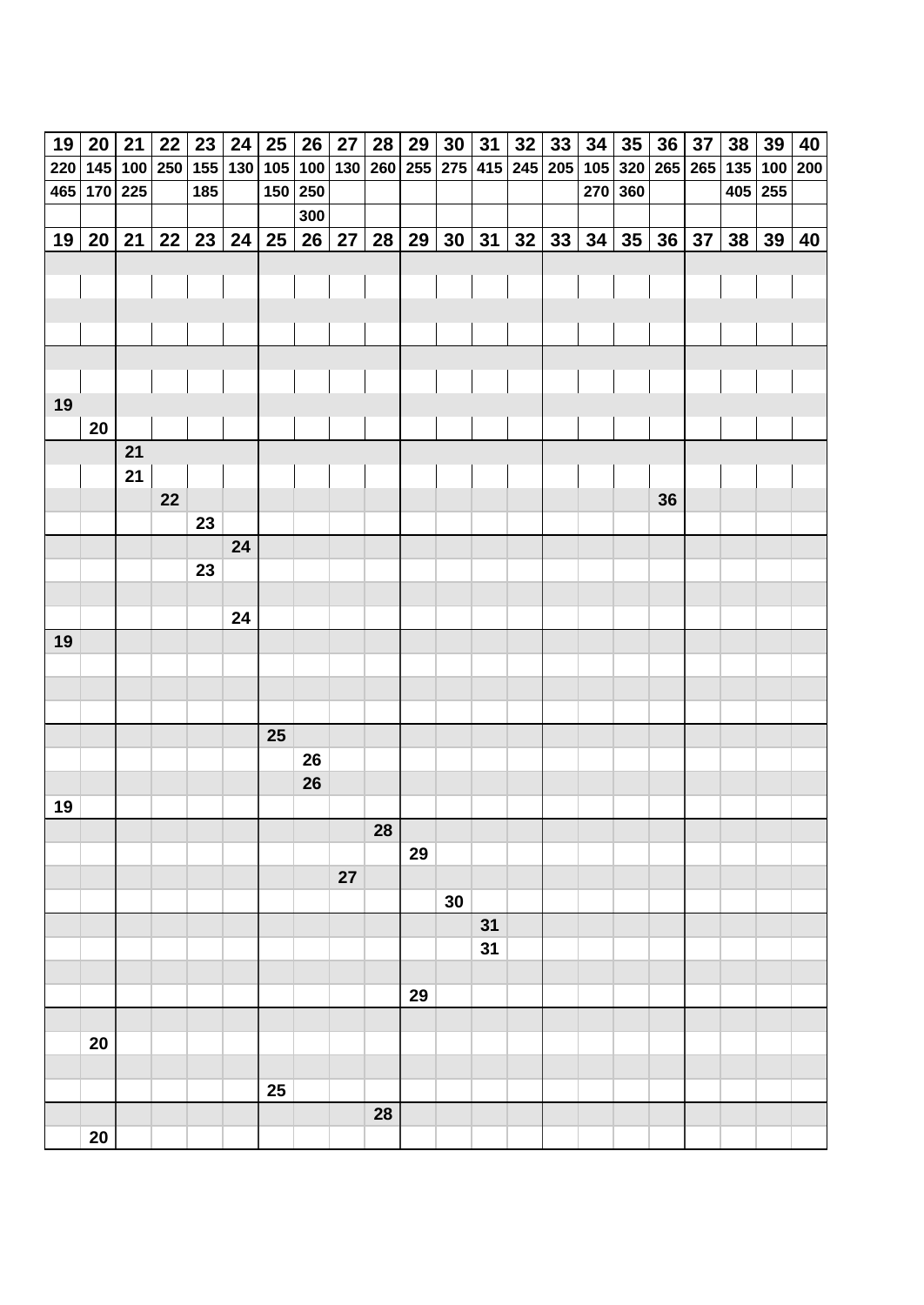| 19  | 20      | 21 | 22          | 23  | 24  | 25  | 26      | 27 | 28  | 29  | 30 | 31              | 32 | 33                        | 34  | 35              | 36      | 37                                                                | 38  | 39  | 40  |
|-----|---------|----|-------------|-----|-----|-----|---------|----|-----|-----|----|-----------------|----|---------------------------|-----|-----------------|---------|-------------------------------------------------------------------|-----|-----|-----|
| 220 | 145     |    | 100 250 155 |     | 130 | 105 | 100 130 |    | 260 | 255 |    | 275 415 245 205 |    |                           | 105 |                 | 320 265 | 265                                                               | 135 | 100 | 200 |
| 465 | 170 225 |    |             | 185 |     | 150 | 250     |    |     |     |    |                 |    |                           |     | 270 360         |         |                                                                   | 405 | 255 |     |
|     |         |    |             |     |     |     | 300     |    |     |     |    |                 |    |                           |     |                 |         |                                                                   |     |     |     |
| 19  | 20      | 21 | 22          | 23  | 24  | 25  | 26      | 27 | 28  | 29  | 30 | 31              | 32 | 33                        | 34  | 35              | 36      | 37                                                                | 38  | 39  | 40  |
|     |         |    |             |     |     |     |         |    |     |     |    |                 | 32 |                           |     |                 |         |                                                                   |     |     |     |
|     |         |    |             |     |     |     |         |    |     |     |    |                 |    |                           |     |                 |         |                                                                   |     |     |     |
| 19  |         |    |             |     |     |     |         |    |     |     |    |                 |    |                           |     |                 |         |                                                                   |     |     |     |
|     |         |    |             |     |     |     |         |    |     |     |    |                 |    |                           |     |                 |         |                                                                   |     |     |     |
|     |         |    |             |     |     |     |         |    |     |     |    |                 |    |                           |     |                 |         |                                                                   |     |     |     |
|     |         | 21 |             |     |     |     |         |    |     |     |    |                 |    |                           |     |                 |         |                                                                   |     |     |     |
|     |         |    |             |     |     |     | 26      |    |     |     |    |                 |    |                           |     |                 |         |                                                                   |     |     |     |
|     |         |    |             |     |     |     |         |    |     |     |    |                 |    |                           |     |                 |         |                                                                   |     |     |     |
|     |         |    |             |     |     |     |         |    |     |     |    |                 |    |                           |     |                 |         |                                                                   | 38  |     |     |
|     |         |    |             |     |     |     |         |    |     |     |    |                 |    |                           |     |                 |         |                                                                   |     | 39  |     |
|     |         |    |             |     |     |     |         |    |     |     |    |                 |    |                           |     |                 |         |                                                                   |     |     |     |
|     |         |    |             |     |     |     |         |    |     |     |    |                 |    |                           |     |                 |         |                                                                   | 38  |     |     |
|     |         |    |             |     |     |     |         |    |     |     |    |                 |    |                           |     |                 |         |                                                                   |     |     | 40  |
|     |         |    |             |     |     |     |         |    |     |     |    |                 |    |                           |     |                 |         | 37                                                                |     |     |     |
|     |         |    |             |     |     |     |         |    |     |     |    |                 |    |                           |     |                 | 36      |                                                                   |     |     |     |
|     |         |    |             |     |     |     |         |    |     |     |    |                 |    |                           |     |                 |         |                                                                   |     |     | 40  |
|     |         |    |             |     |     |     |         |    |     |     |    |                 |    | $\boldsymbol{\mathsf{W}}$ |     |                 |         |                                                                   |     |     |     |
|     |         |    |             |     |     |     |         |    |     |     |    |                 |    |                           | 34  |                 |         |                                                                   |     |     |     |
|     |         |    |             |     |     |     |         |    |     |     |    |                 |    |                           |     |                 |         | 37                                                                |     |     |     |
|     |         |    |             |     |     |     |         | 27 |     |     |    |                 |    |                           |     |                 |         |                                                                   |     |     |     |
|     |         |    |             |     |     |     |         |    |     |     |    |                 |    |                           | 34  |                 |         |                                                                   |     |     |     |
|     |         |    |             |     |     |     |         |    |     |     |    |                 |    |                           |     | $35\phantom{a}$ |         |                                                                   |     |     |     |
|     |         |    |             |     |     |     |         |    |     |     |    |                 |    |                           |     | 35              |         |                                                                   |     |     |     |
|     |         |    |             |     |     |     |         |    |     |     |    |                 |    |                           |     |                 | 36      |                                                                   |     |     |     |
|     |         |    |             |     |     |     |         |    |     |     |    |                 |    |                           |     |                 |         |                                                                   |     | 39  |     |
|     |         |    |             |     |     |     |         |    |     |     |    |                 |    |                           |     |                 |         |                                                                   |     |     |     |
|     |         |    |             |     |     |     |         |    |     |     |    |                 |    |                           |     |                 |         |                                                                   |     |     |     |
|     |         |    |             |     |     |     |         |    |     |     |    |                 | 32 |                           |     |                 |         |                                                                   |     |     |     |
|     |         |    |             |     |     |     |         |    |     |     |    |                 |    |                           |     |                 |         |                                                                   |     |     |     |
|     |         |    |             |     |     |     |         |    |     |     |    |                 |    |                           |     |                 |         |                                                                   |     |     |     |
|     |         |    |             |     |     |     |         |    |     |     |    |                 |    |                           |     |                 |         |                                                                   |     |     |     |
|     |         |    |             |     |     |     |         |    |     |     |    |                 |    |                           |     |                 |         |                                                                   |     |     |     |
|     |         |    | 22          |     |     |     |         |    |     |     |    |                 |    |                           |     |                 |         |                                                                   |     |     |     |
|     |         |    |             |     |     |     |         |    |     |     |    |                 |    |                           |     |                 |         |                                                                   |     |     |     |
|     |         |    |             |     |     |     |         |    |     |     |    |                 |    |                           |     |                 |         |                                                                   |     |     |     |
|     |         |    |             |     |     |     |         |    |     |     |    |                 |    |                           |     |                 |         | 19 20 21 22 23 24 25 26 27 28 29 30 31 32 33 34 35 36 37 38 39 40 |     |     |     |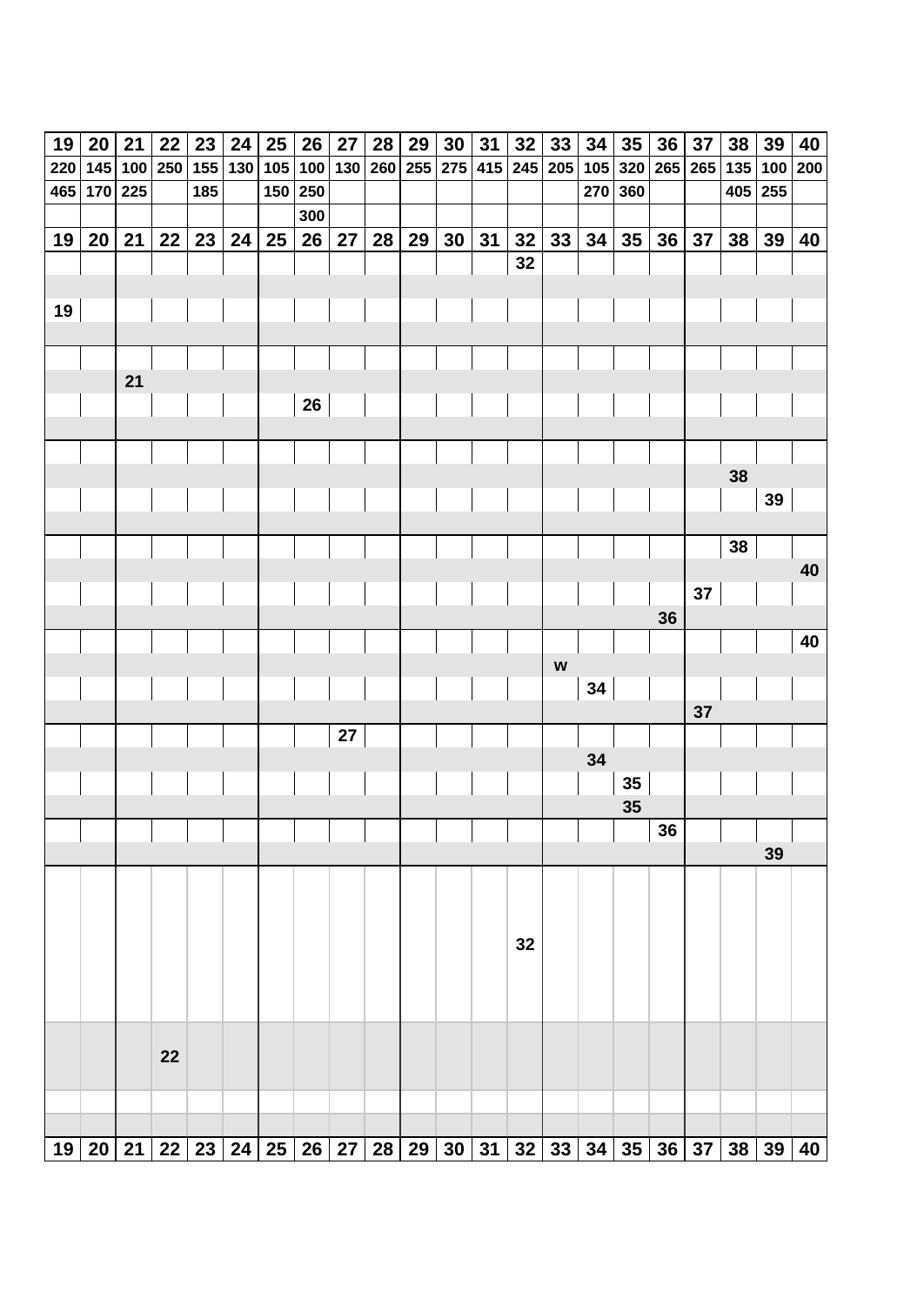| 220 |             | 145 100 | 250 | 155 | 130 |                  | 105 100 130 |    |    |    |                 | 260 255 275 415 |    | $245$ 205 | 105 | 320 |    | 265 265 | 135 | 100       | 200 |
|-----|-------------|---------|-----|-----|-----|------------------|-------------|----|----|----|-----------------|-----------------|----|-----------|-----|-----|----|---------|-----|-----------|-----|
|     | 465 170 225 |         |     | 185 |     |                  | 150 250     |    |    |    |                 |                 |    |           | 270 | 360 |    |         |     | $405$ 255 |     |
|     |             |         |     |     |     |                  | 300         |    |    |    |                 |                 |    |           |     |     |    |         |     |           |     |
| 19  | 20          | 21      | 22  | 23  | 24  | 25               | 26          | 27 | 28 | 29 | 30              | 31              | 32 | 33        | 34  | 35  | 36 | 37      | 38  | 39        | 40  |
|     |             |         |     |     |     |                  |             |    |    |    |                 |                 |    |           |     |     |    |         |     |           |     |
|     |             |         |     |     |     |                  |             |    |    |    |                 |                 |    |           |     |     |    |         |     |           |     |
|     | 20          |         |     |     |     |                  |             |    |    |    |                 |                 |    |           |     |     |    |         |     |           |     |
|     |             |         |     |     |     |                  |             |    |    |    |                 |                 |    |           |     |     |    |         |     |           |     |
|     |             |         |     |     |     |                  |             |    |    |    |                 |                 | 32 |           |     |     |    |         |     |           |     |
|     |             |         |     |     |     |                  |             |    |    |    | 30              |                 |    |           |     |     |    |         |     |           |     |
|     |             |         |     |     |     |                  |             |    |    |    |                 |                 |    |           |     |     |    |         |     |           |     |
|     |             |         |     |     |     |                  |             |    |    |    | 30              |                 |    |           |     |     |    |         |     |           |     |
|     |             |         |     |     |     | W                |             |    |    |    |                 |                 |    |           |     |     |    |         |     |           |     |
|     |             |         |     |     |     | 25               |             |    |    |    |                 |                 |    |           |     |     |    |         |     |           |     |
| 19  | 20          | 21      | 22  | 23  | 24  | $25\phantom{.0}$ | 26          | 27 | 28 | 29 | 30 <sup>°</sup> | 31              | 32 | 33        | 34  | 35  | 36 | 37      | 38  | 39        | 40  |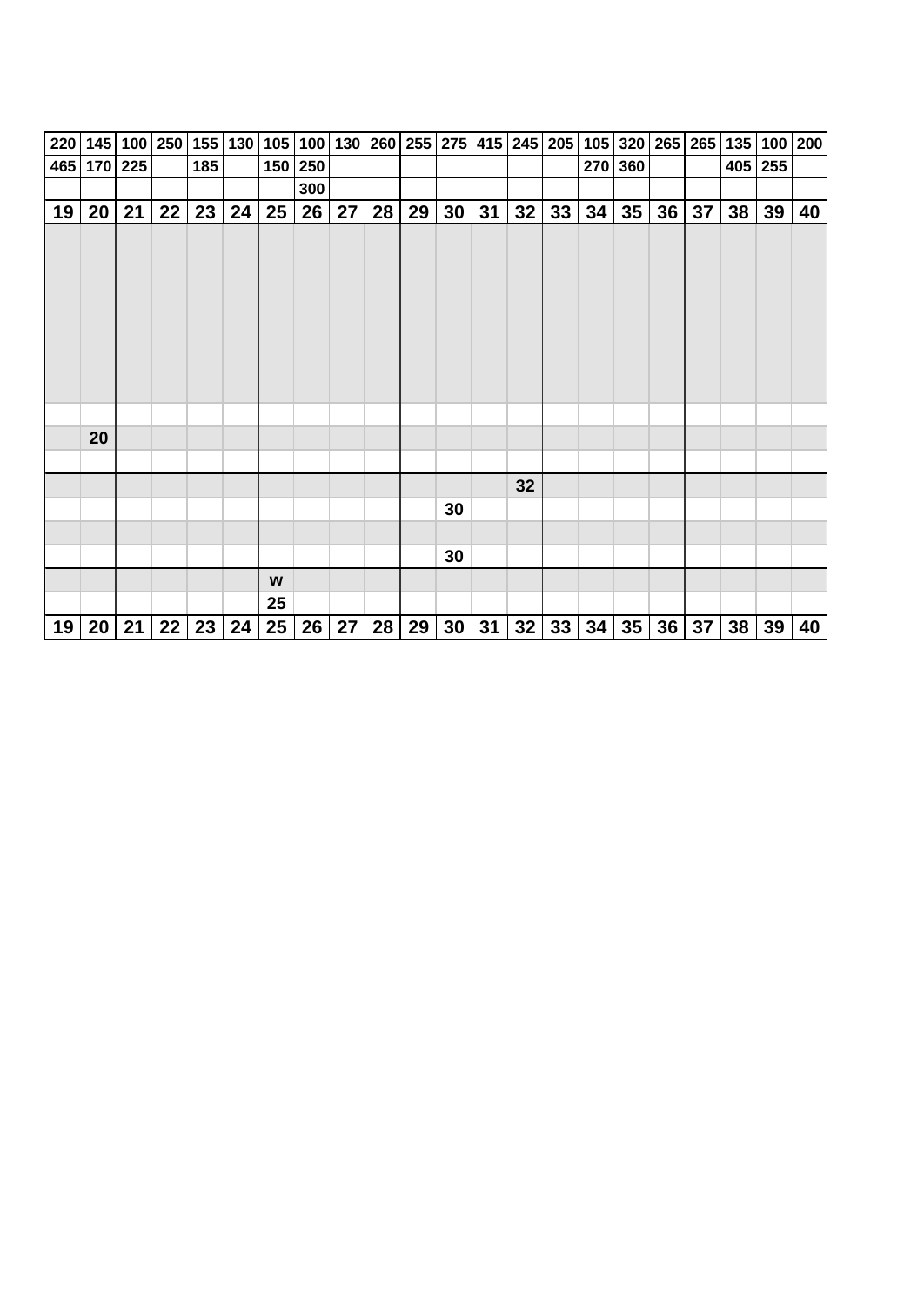| Length of spec.           |
|---------------------------|
| PCR product(s)            |
| Length of int.            |
|                           |
| pos. control <sup>1</sup> |
| 5'-primer(s) $2$          |
|                           |
|                           |
|                           |
|                           |
|                           |
|                           |
|                           |
|                           |
|                           |
| 3'-primer(s) $^3$         |
|                           |
|                           |
|                           |
|                           |
|                           |
|                           |
|                           |
|                           |
| <b>Well No</b>            |
| <b>HLA-Cw allele</b>      |
| *070101-070104,           |
| 070106-070109             |
| *070105                   |
| *07020101-070206          |
| *0703                     |
| *070401-070403            |
|                           |
| *0705                     |
|                           |
| *0706                     |
| *0707<br>*0708            |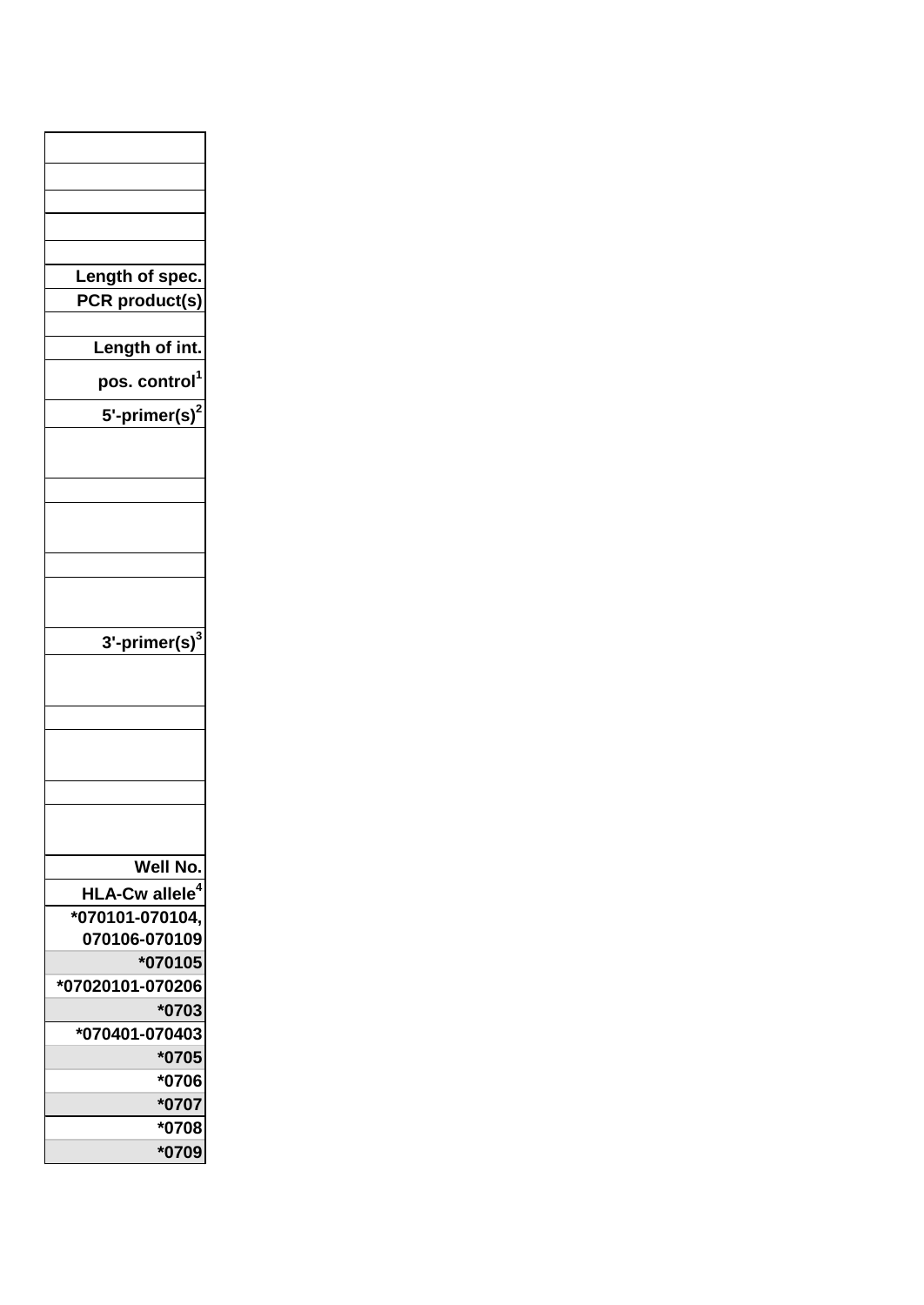| Well No.        |
|-----------------|
| Length of spec. |
| PCR product(s)  |
|                 |
| Well No.        |
| *0710           |
| $*0711$         |
| *0712           |
| *0713           |
| $*0714$         |
| *0715           |
| *0716           |
| $*0717$         |
| *0718           |
| *0719           |
| *0720           |
| $*0721$         |
| *0722           |
| *0723           |
| *0724           |
| *0725           |
| *0726           |
| *072701, 072702 |
| *0728           |
| *0729           |
| *0730           |
| $*0731$         |
| *0732N          |
| *0733N          |
| *0735           |
| *0736           |
| *0737           |
| *0738           |
| *0739           |
| *0740           |
| $*0741$         |
| *0742           |
| $*0743$         |
| *0744           |
| $*0745$         |
| *0746           |
| *0747           |
| *0748           |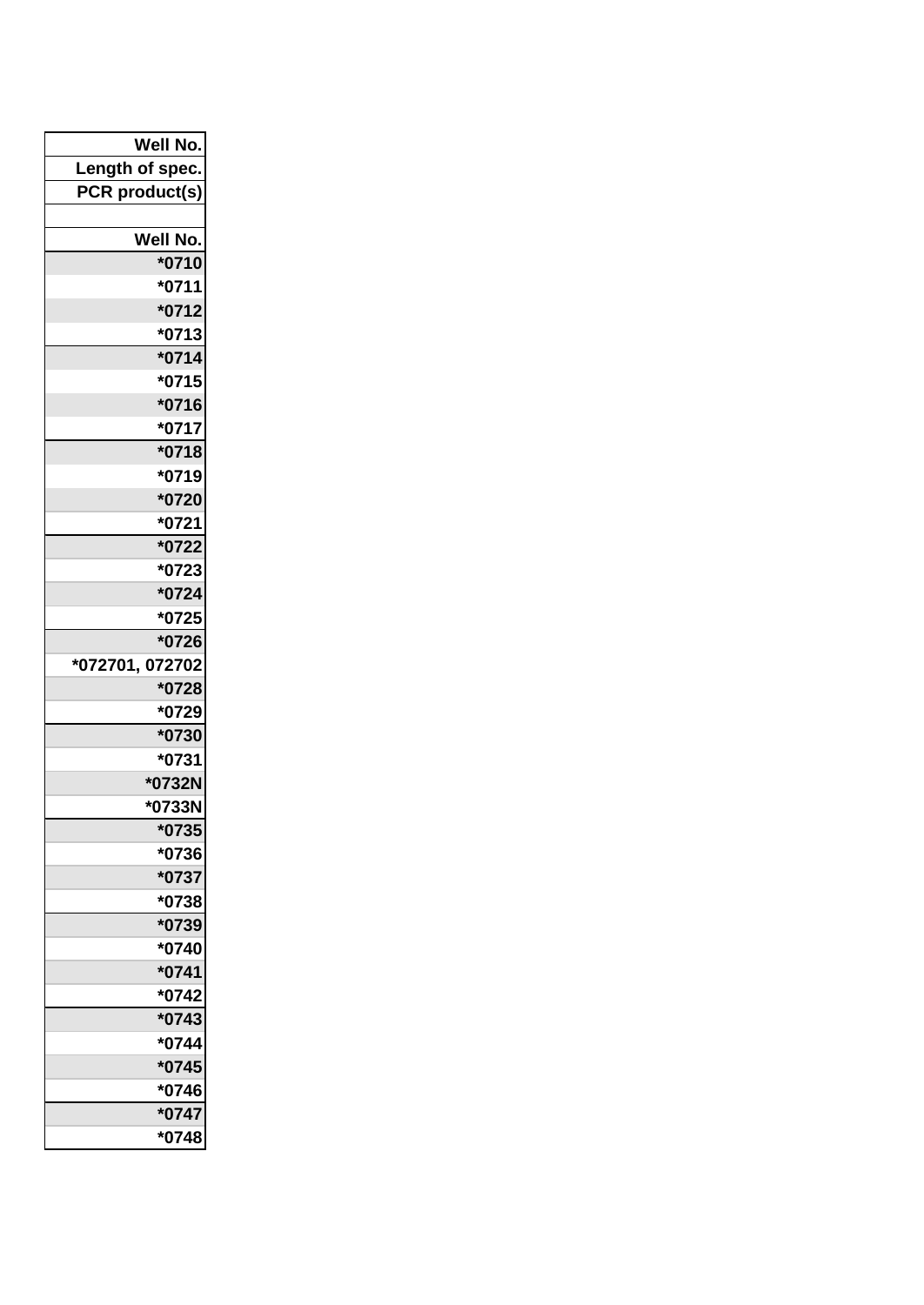| Well No.                              |
|---------------------------------------|
| Length of spec.                       |
| PCR product(s)                        |
|                                       |
| Well No.                              |
| *0749                                 |
| *0750                                 |
| *0751                                 |
| $*0752$                               |
| *0753                                 |
| $*0754$                               |
| *0755N                                |
| *075601, 075602                       |
| *0757                                 |
| *0758                                 |
| *0759                                 |
| *0760<br>*0761N                       |
| *0762                                 |
| *0763                                 |
| *0764                                 |
| *0765                                 |
| *0766                                 |
| *0767                                 |
| *0768                                 |
| *0769                                 |
| *0770                                 |
| $*0771$                               |
| *0772                                 |
| *0773                                 |
| $*0774$                               |
|                                       |
| *0214, 06020101,<br>06020102, 060203, |
| 0604-0610, 0612-                      |
| 0616N, 0618-0620,                     |
| 0622-0624,                            |
| B*0806, B*0817                        |
| *0315, 0332, 0345,                    |
| 0360, 0403, 0406,                     |
| 0416                                  |
| *0427                                 |
| $*0440$                               |
| Well No.                              |